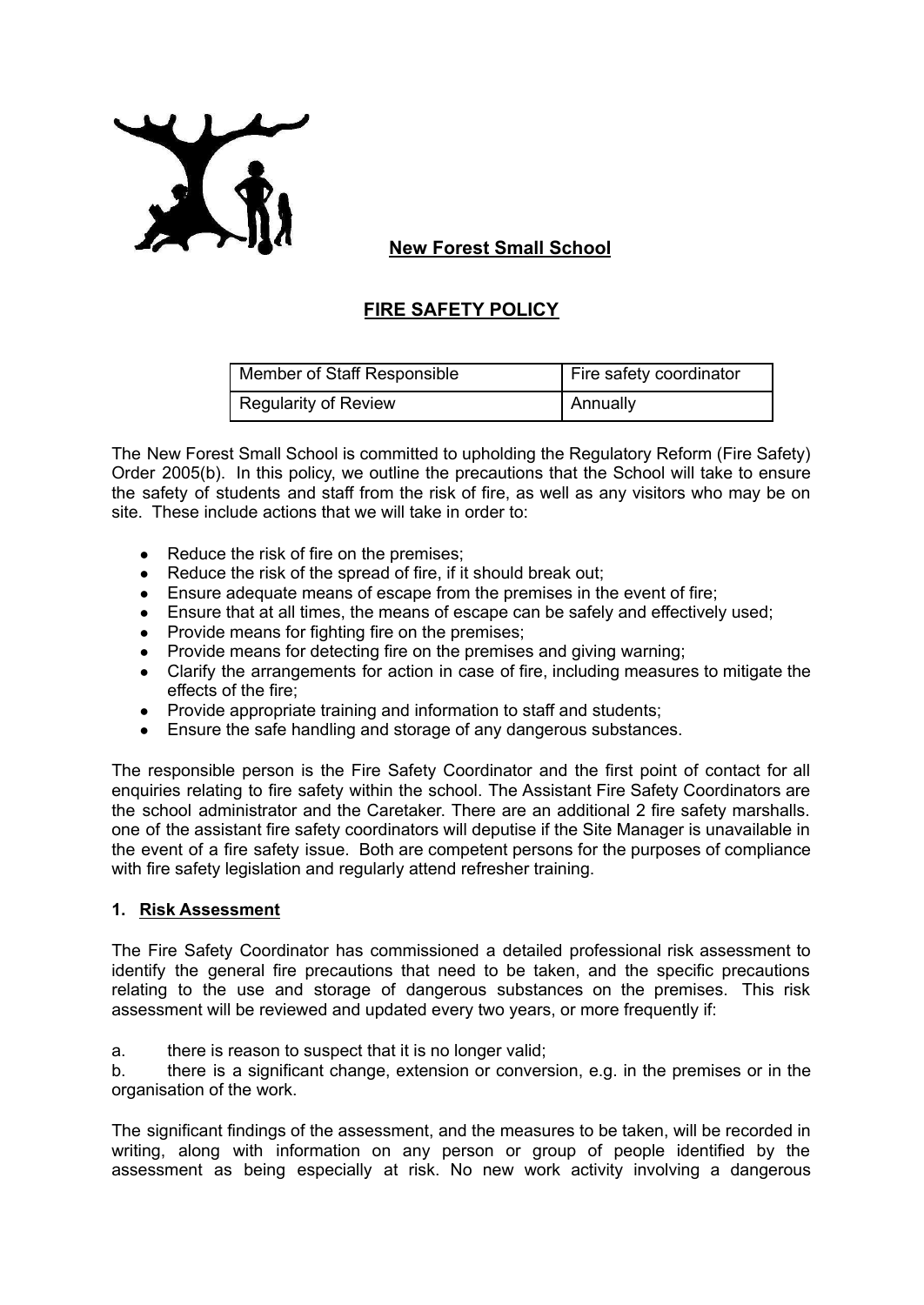substance may commence unless the risk assessment has been completed, and the required measures implemented.

The Fire Safety Coordinator, supported by the Assistant Coordinator, is responsible for the planning, organisation, control, monitoring and review of the preventive and protective measures. This will include emergency evacuation plans.

#### **1. Elimination of risks from dangerous substances**

So far as is reasonably practicable, the Fire Safety Coordinator will ensure that any dangerous substances and processes (e.g. flammable, explosive, corrosive or oxidising substances) are replaced with lower-risk alternatives.

Where the use of a dangerous substance on the premises cannot be avoided, the Fire Safety Coordinator will apply measures consistent with the risk assessment to control the risk and mitigate the detrimental effects of a fire. This will include measures for the safe handling, storage and transport, as appropriate, of dangerous substances and of waste containing dangerous substances. Details of these measures are provided in the 'Hazardous Substances' section of the Health and Safety Policy.

#### **1. Fire detection and fire-fighting**

The Fire Safety Coordinator will ensure that the premises are equipped with appropriate fire detectors and fire alarms, and fire-fighting equipment. In determining what is appropriate, they will make reference to the findings of the risk assessment, which in turn will depend on the size and use of the premises, the physical and chemical properties of the substances present, and the maximum number of people likely to be present at any one time.

The Fire Safety Coordinator will take overall responsibility for the following, supported by the Assistant Coordinator where necessary:

a. Taking measures for fire-fighting in the premises;

b. Ensuring that all non-automatic fire-fighting equipment is easily accessible, simple to use, and indicated by signs;

c. Ensuring that fire-fighting equipment is sufficient to meet the school's needs, and appropriate to the hazards identified in the risk assessment;

d. Ensuring that all staff are competent in the use of fire-fighting equipment and that training is refreshed as necessary;

e. Arranging any necessary contacts with external emergency services, especially as regards fire-fighting, rescue work, first aid and emergency medical care, or ensure that other staff can do this if required.

Fire-fighting equipment will be checked monthly and the results recorded in the online Fire Safety Log, in the section entitled 'Monthly Checks'.

### **1. Emergency routes and exits**

The School has been inspected by a professional fire safety consultant to confirm the adequacy of its emergency routes and exits. Following any change, extension or conversion to the premises, the Fire Safety Coordinator will check that: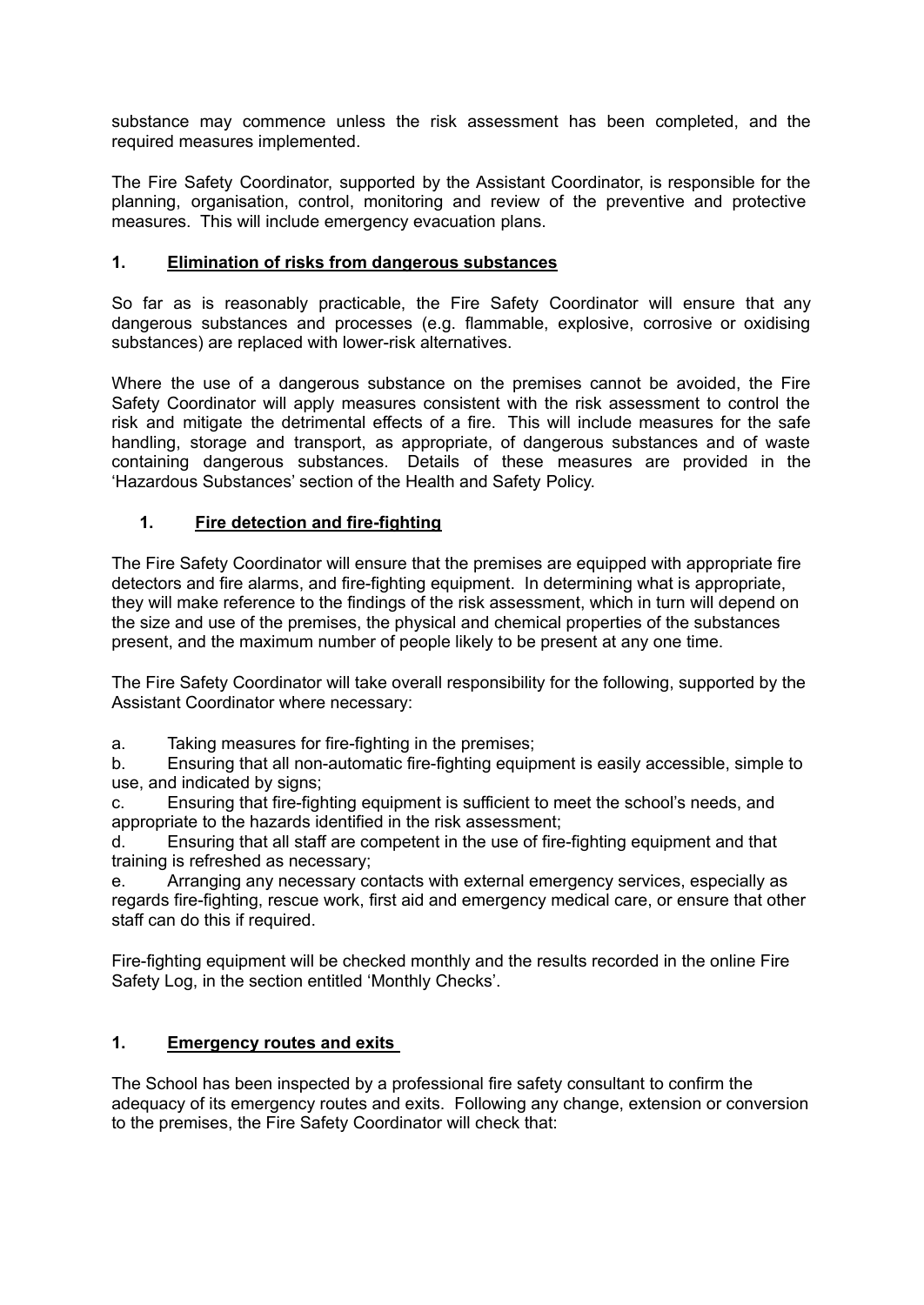- the number, distribution and dimensions of emergency routes and exits remains adequate, in regard to the use, equipment and dimensions of the premises and the maximum number of people who may be present there at any one time (with reference to the previous assessment or, in the event of a significant change, by commissioning a new professional assessment);
- all emergency routes and exits lead as directly as possible to a place of safety;
- all emergency doors open in the direction of escape, and are not sliding or revolving doors;
- all emergency doors can be easily and immediately opened in an emergency;
- all emergency routes and exits are indicated by signs;
- emergency routes and exits requiring illumination are provided with emergency lighting of adequate intensity in the case of failure of their normal lighting.

The results of all such checks will be recorded in the online Fire Safety Log, in the section entitled 'Alterations to Premises'.

The Fire Safety Coordinator has overall responsibility for monitoring routes to emergency exits and the exits themselves, and ensuring that they are kept clear at all times, to ensure that people are able to evacuate the premises as quickly and as safely as possible. This may be delegated to the Assistant Coordinator as appropriate.

Daily checks on emergency routes and exits will be recorded in the online Fire Safety Log, in the section entitled 'Daily Checks'.

#### **1. Procedures for serious and imminent danger and for danger areas**

The Fire Safety Coordinator will establish and, where necessary, carry out appropriate procedures to be followed in the event of serious and imminent danger to staff and students.

All staff and students will be trained, through regular safety drills, to implement these procedures in order to ensure a safe and efficient evacuation of people from the premises. This will involve:

- Informing people of the nature of the hazard and of the steps taken, or to be taken, to protect them from it;
- Enabling people to stop work and immediately proceed to a place of safety in the event of serious, imminent and unavoidable danger;
- Preventing people from resuming work in any situation where there is still a serious and imminent danger.

The Fire Safety Coordinator will ensure that nobody has access to any area to which it is necessary to restrict access on grounds of safety, unless that person has received adequate safety instruction.

As far as reasonably possible, the Fire Safety Coordinator is responsible for ensuring that everyone on the premises, or nearby, can escape safely if there is a fire. This includes visitors and contractors as well as employees and students.

The register of all students and staff in attendance during any given session (morning or afternoon), and a list of visitors present on the premises, will be maintained in the office and checked in the event of an emergency evacuation.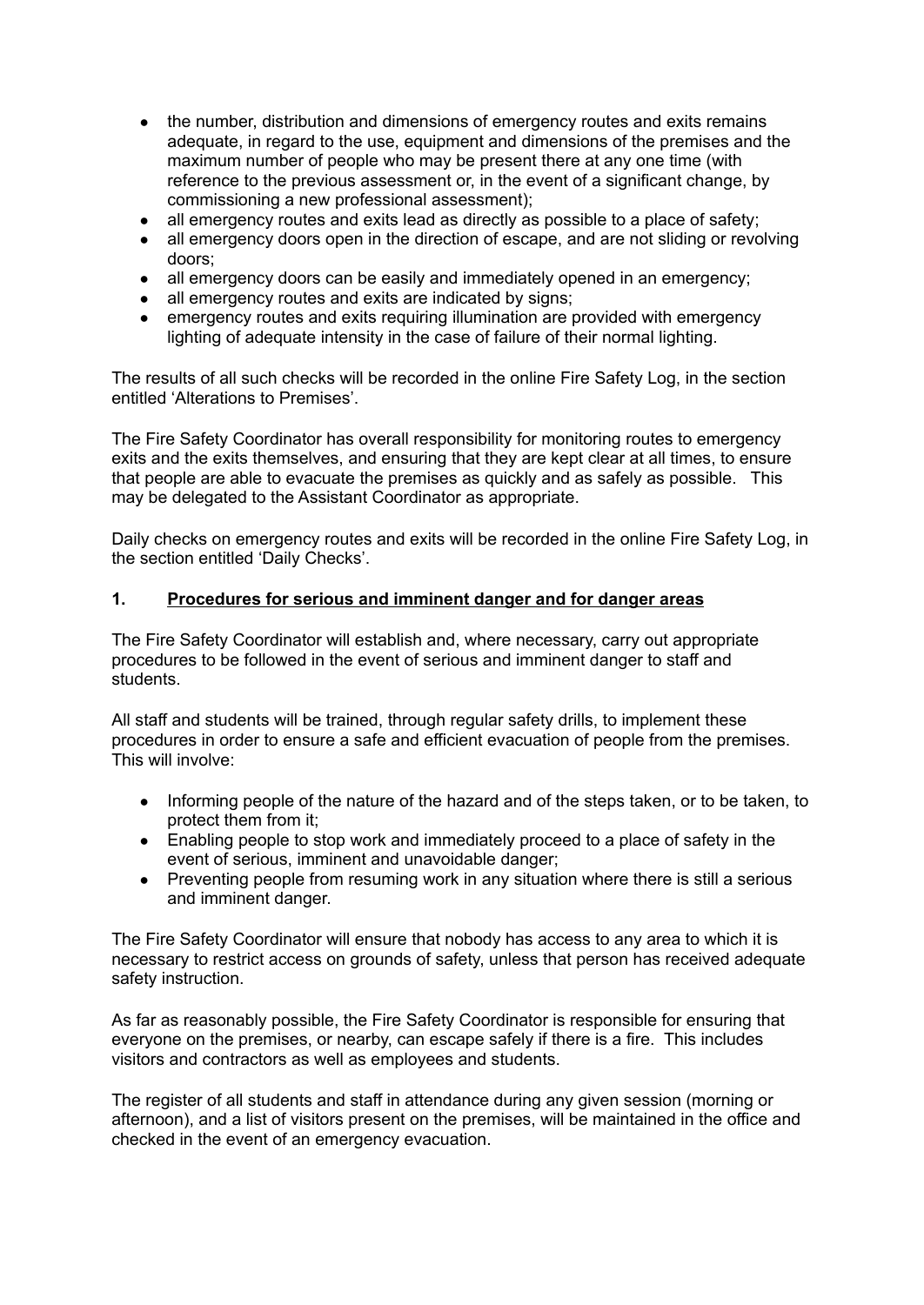Particular attention will be paid to anyone who has a disability or needs special help. Staff and students with disabilities will be engaged in creating emergency evacuation plans to enable them to leave the building safely in the event of a fire.

Any concerns or action points arising from fire drills will be recorded in the online Fire Safety Log in the section entitled 'Fire Drills', and monitored by the Fire Safety Coordinator to ensure that the relevant actions have been taken.

### **1. Additional emergency measures in respect of dangerous substances**

In order to safeguard the safety of relevant persons arising from an accident, incident or emergency related to the presence of a dangerous substance in or on the premises, the Fire Safety Coordinator will ensure that:

a. information on emergency arrangements is available, including: i.details of relevant work hazards and hazard identification arrangements; ii.specific hazards likely to arise at the time of an accident, incident or emergency;

b. such information is displayed at the premises, and made available to relevant accident and emergency services, unless the results of the risk assessment render this unnecessary;

a. suitable warning and other communication systems are established to enable an appropriate response, including remedial actions and rescue operations, to be made immediately when such an event occurs;

a. where necessary, before any explosion conditions are reached, visual or audible warnings are given and relevant persons withdrawn;

a. where the risk assessment indicates it is necessary, escape facilities are provided and maintained to ensure that, in the event of danger, relevant persons can leave endangered places promptly and safely.

In the event of a fire arising from an accident, incident or emergency related to the presence of a dangerous substance in or on the premises, the Fire Safety Coordinator will ensure that immediate steps are taken to mitigate the effects of the fire, restore the situation to normal, and inform people who may be affected. If applicable, only those persons who are essential for the carrying out of repairs and other necessary work will be permitted in the affected area, and they will be provided with appropriate personal protective equipment and protective clothing, and any necessary specialised safety equipment which must be used until the situation is restored to normal.

### **1. Maintenance**

The Fire Safety Coordinator will ensure that the premises and any facilities, equipment and devices provided in connection with general fire precautions are subject to a suitable system of maintenance and are maintained in an efficient state, in efficient working order and in good repair.

Monthly checks will be carried out on fire alarms and firefighting equipment, and the results recorded in the 'Monthly Checks' section of the online Fire Safety Log.

## **1. Safety assistance**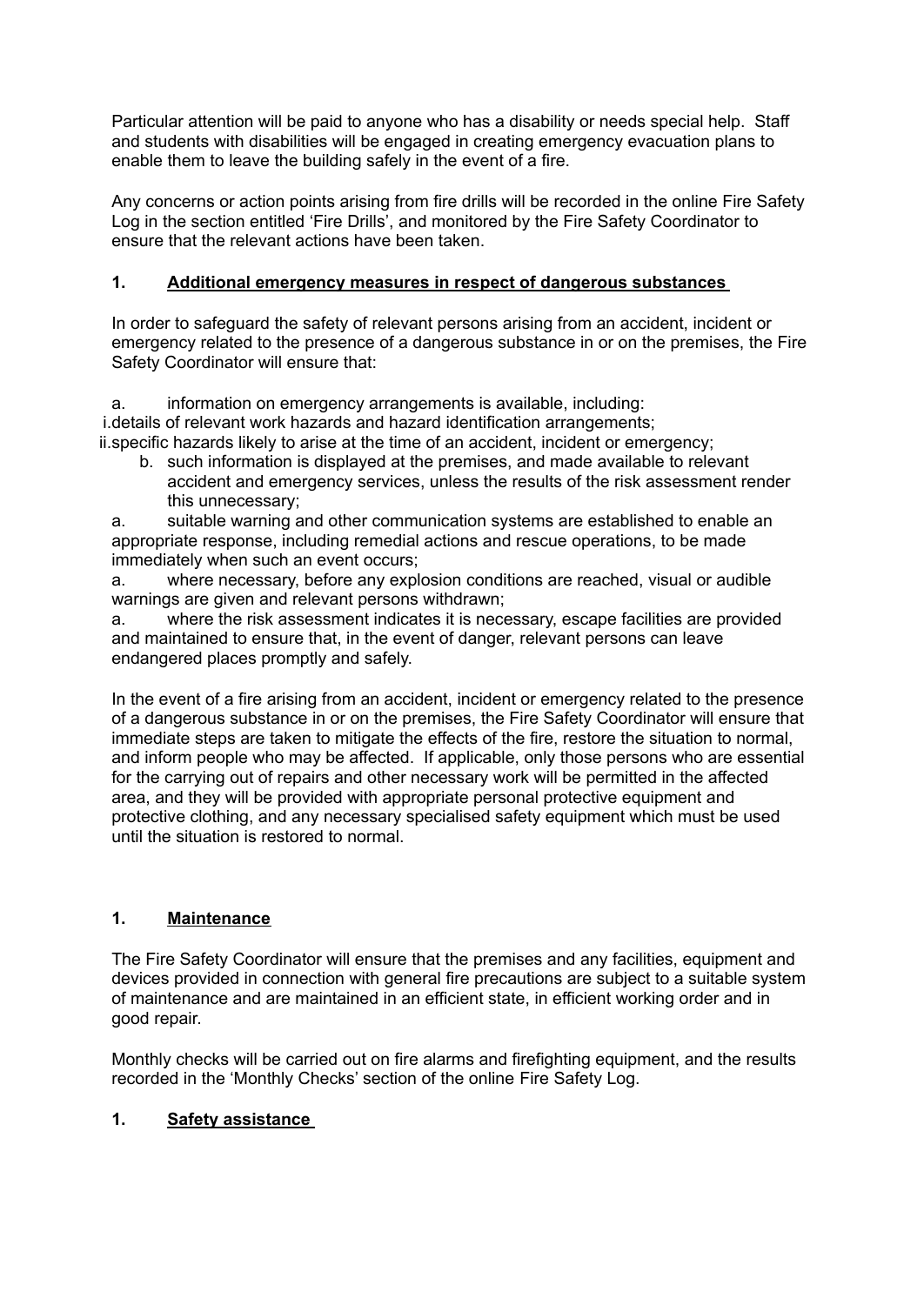The Office Administrator is the Assistant Fire Safety Coordinator and is required to assist the Fire Safety Coordinator in undertaking the preventive and protective measures. Specific tasks may be delegated to the Assistant Coordinator by the Coordinator as appropriate.

The Fire Safety Coordinator will ensure that the Assistant Coordinator receives the appropriate training to be regarded as a competent person, and refresher training as required (at least every three years, or earlier if there is a change in legislation).

## **1. Provision of information**

The Fire Safety Coordinator will provide all staff, and any external contractors working on or in the premises, with comprehensible and relevant information on the findings of the risk assessment, appropriate preventive and protective measures, and the procedures described above.

Students will be provided with adequate and age-appropriate information to enable them to respond safely to the threat of fire or the outbreak of fire. In providing such information to students, staff will take into account their capacity to understand and respond effectively, with particular consideration of disabilities, medical conditions and special educational needs. The provisions of the 2010 Equality Act will be respected to ensure that nobody is subject to direct or indirect discrimination on the grounds of disability or any other protected characteristic.

All staff will be advised to refer fire safety enquiries to the Fire Safety Coordinator (or Assistant Coordinator, if the Coordinator is unavailable).

Where a dangerous substance is present in or on the premises, the Fire Safety Coordinator will provide staff with the details of any such substance, including the name of the substance and the risk which it presents, access to any relevant safety data sheet, legislative provisions relating to the substance if applicable, and the significant findings of the risk assessment.

### **1. Training**

The Fire Safety Coordinator will ensure that all staff are provided with adequate safety training, including instruction on the precautions and actions that they should take to safeguard themselves, their students, and other people on the premises. This will take place:

- a. at the time when they are first employed; and
- b. on their being exposed to new or increased risks because of
- i. their being transferred or given a change of responsibilities;
- ii. the introduction of new work equipment, or a change respecting work equipment already in use;
- iii. the introduction of new technology;
- iv. the introduction of a new system of work, or a change respecting a system of work already in use;
- v. a change to the premises.

Training will take place during working hours, and will be repeated periodically where appropriate.

## **1. General responsibilities of all staff**